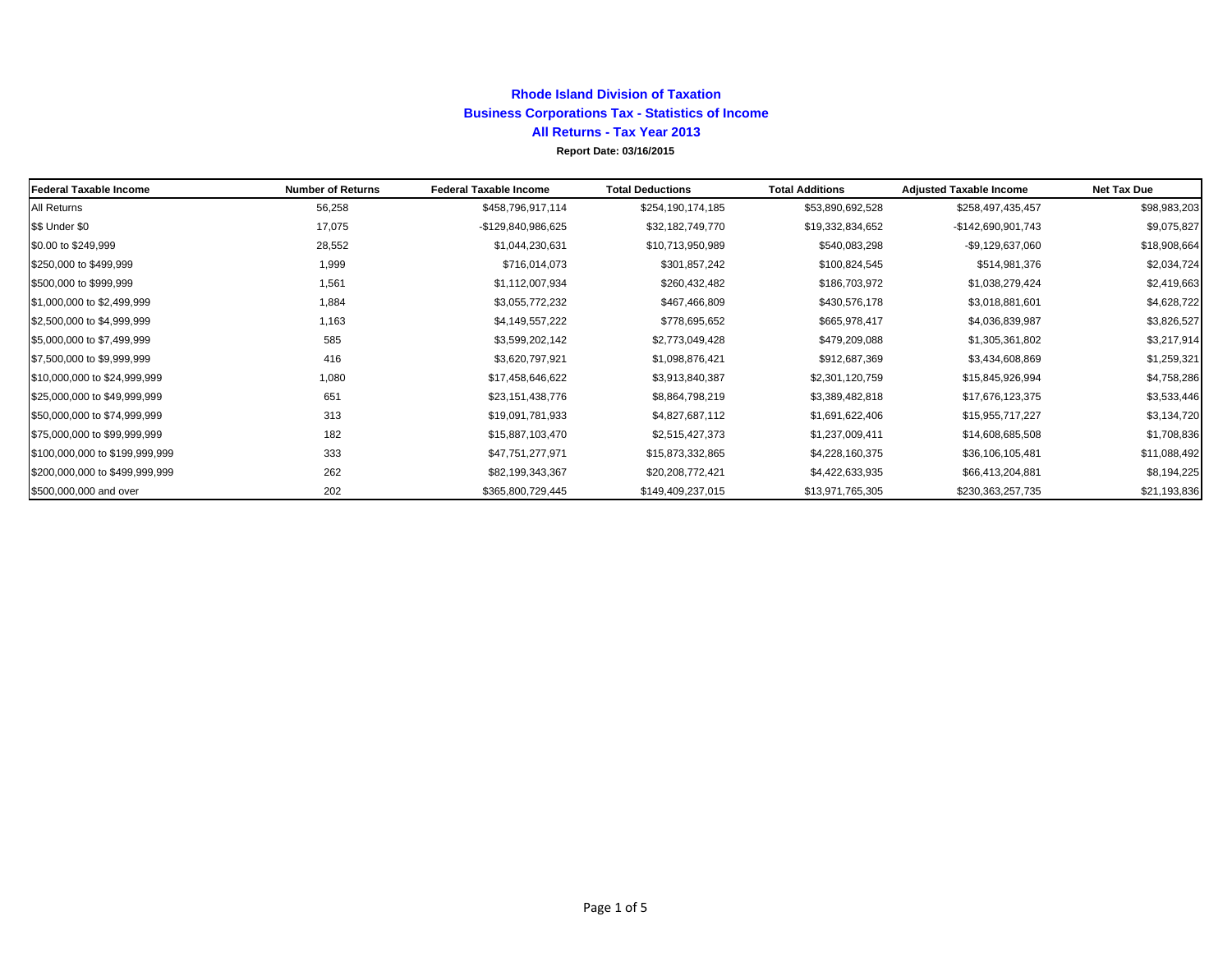#### **Rhode Island Division of Taxation Business Corporations Tax - Statistics of Income All Returns - Deductions from Federal Taxable Income - Tax Year 2013**

**Report Date: 03/16/2015**

|                                | Number of |       | <b>Net Operating Loss</b> | <b>Special Deductions</b> |                   | <b>Exempt Dividends and Interest</b> |                  | Foreign Dividends and Gross-Up |                  | <b>Bonus Depreciation and Sec 179</b> |                  |                | <b>Discharge of Indebtedness</b> |  |
|--------------------------------|-----------|-------|---------------------------|---------------------------|-------------------|--------------------------------------|------------------|--------------------------------|------------------|---------------------------------------|------------------|----------------|----------------------------------|--|
| Federal Taxable Income         | Returns   | Count | Amount                    | Count                     | Amount            | Count                                | Amount           | Count                          | Amount           | Count                                 | Amount           | Count          | Amount                           |  |
| All Returns                    | 56,258    | 2.454 | \$70,702,083,688          | 1.149                     | \$115,804,337,763 | 1.469                                | \$25,043,323,987 | 464                            | \$10,887,697,065 | 15,467                                | \$31,752,731,682 | 34             | \$5,500,004,074                  |  |
| \$\$ Under \$0                 | 17,075    | 296   | \$14,039,339,543          | 287                       | \$4,284,029,938   | 334                                  | \$3,455,766,245  | 94                             | \$1,324,378,024  | 4.271                                 | \$9,079,236,020  |                | \$66,779,858                     |  |
| \$0.00 to \$249,999            | 28,552    | 1.274 | \$8,846,154,921           | 201                       | \$1,317,942,402   | 157                                  | \$283,500,977    | 6                              | \$47,724,744     | 6.185                                 | \$218,627,945    | 8              | \$14,981                         |  |
| \$250,000 to \$499,999         | 1,999     | 91    | \$38,103,747              | 30                        | \$190,595,220     | 39                                   | \$1,409,975      | $\Omega$                       | \$0              | 944                                   | \$71,748,300     |                | \$1,798                          |  |
| \$500,000 to \$999,999         | 1.561     | 87    | \$51,675,527              | 34                        | \$19,050,018      | 50                                   | \$53,212,786     | 5                              | \$16,368,303     | 786                                   | \$120,125,848    |                | \$55,369                         |  |
| \$1,000,000 to \$2,499,999     | 1.884     | 127   | \$198,020,090             | 38                        | \$11,630,404      | 74                                   | \$16,855,293     | 8                              | \$2,834,722      | 898                                   | \$238,126,300    |                | \$0                              |  |
| \$2,500,000 to \$4,999,999     | 1,163     | 93    | \$313,219,381             | 51                        | \$45,886,879      | 102                                  | \$47,977,797     | 13                             | \$4,711,337      | 536                                   | \$366,900,258    | $\overline{2}$ | \$4,683,164                      |  |
| \$5,000,000 to \$7,499,999     | 585       | 52    | \$2,402,095,279           | 25                        | \$6,586,609       | 52                                   | \$48,527,562     | 14                             | \$7,885,088      | 272                                   | \$307,954,890    |                | \$0                              |  |
| \$7,500,000 to \$9,999,999     | 416       | 50    | \$338,781,286             | 20                        | \$37,458,417      | 27                                   | \$24,307,022     | 10                             | \$4,333,966      | 210                                   | \$693,995,730    | $\overline{2}$ | \$3,796,403                      |  |
| \$10,000,000 to \$24,999,999   | 1.080     | 138   | \$1,611,132,307           | 63                        | \$514,305,399     | 117                                  | \$250,615,484    | 46                             | \$51,606,294     | 486                                   | \$1,486,180,903  |                | \$2,346,323                      |  |
| \$25,000,000 to \$49,999,999   | 651       | 78    | \$5,594,953,196           | 88                        | \$799,187,796     | 129                                  | \$449,666,925    | 51                             | \$80,015,850     | 278                                   | \$1,940,974,452  | 2              | \$1,691,125                      |  |
| \$50,000,000 to \$74,999,999   | 313       | 36    | \$1,670,232,368           | 53                        | \$928,884,187     | 69                                   | \$776,382,781    | 35                             | \$206,449,260    | 141                                   | \$1,245,738,516  | 2              | \$170,725,807                    |  |
| \$75,000,000 to \$99,999,999   | 182       | 13    | \$657,253,058             | 29                        | \$683,488,118     | 52                                   | \$616,896,670    | 23                             | \$136,904,773    | 77                                    | \$420,884,754    |                | \$0                              |  |
| \$100,000,000 to \$199,999,999 | 333       | 42    | \$6,374,490,097           | 64                        | \$3,275,004,542   | 74                                   | \$2,180,906,269  | 42                             | \$552,417,711    | 149                                   | \$3,490,514,246  | 2              | \$139,665                        |  |
| \$200,000,000 to \$499,999,999 | 262       | 31    | \$5,840,096,654           | 68                        | \$6,919,548,065   | 85                                   | \$3,222,637,779  | 45                             | \$819,051,658    | 130                                   | \$3,407,438,265  | $\overline{2}$ | \$16,743,579                     |  |
| \$500,000,000 and over         | 202       | 46    | \$22,726,536,234          | 98                        | \$96,770,739,769  | 108                                  | \$13,614,660,422 | 72                             | \$7,633,015,335  | 104                                   | \$8,664,285,255  |                | \$5,233,026,002                  |  |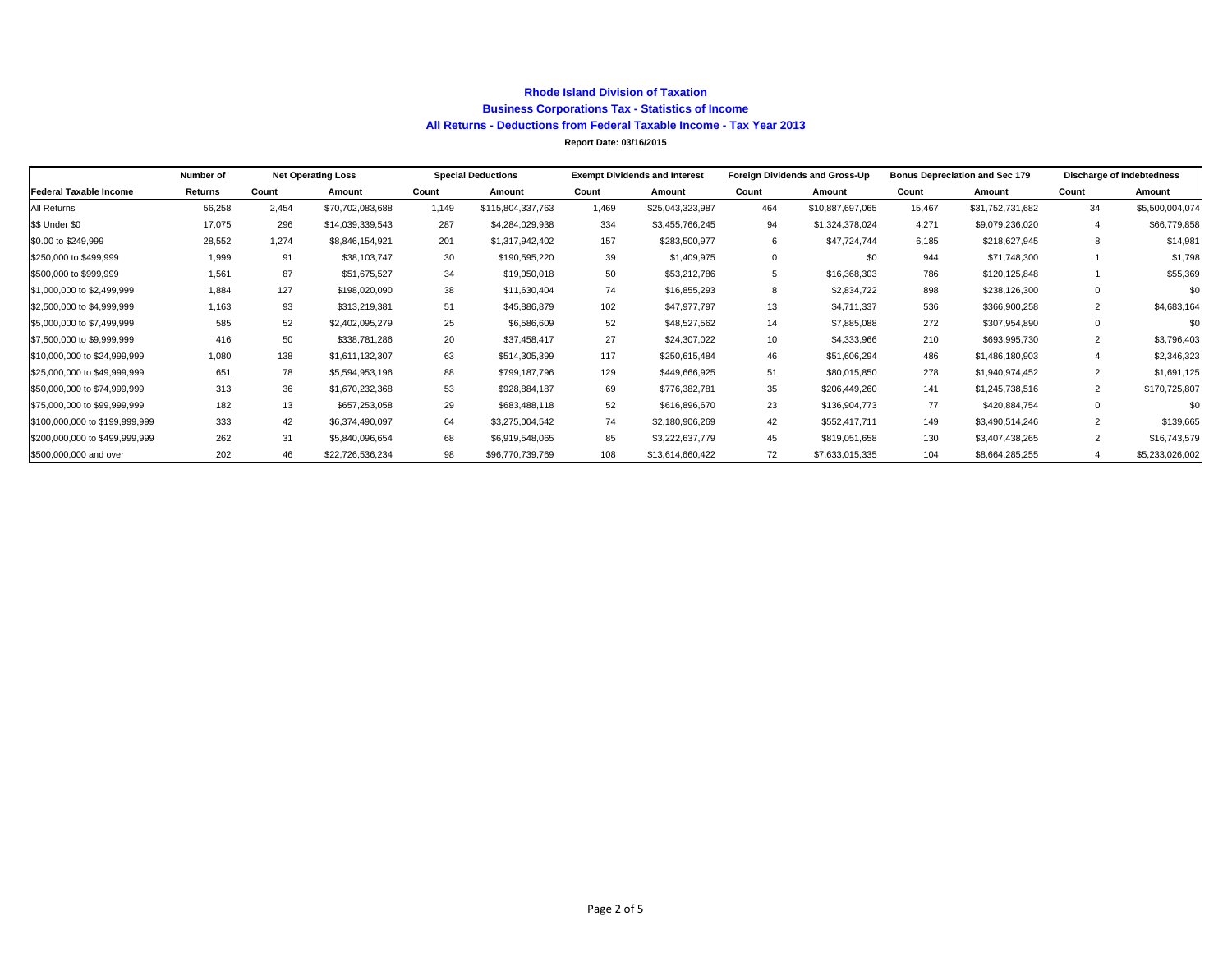### **Rhode Island Division of Taxation Business Corporations Tax - Statistics of Income All Returns - Additions to Federal Taxable Income - Tax Year 2013 Report Date: 03/16/2015**

|                                | Number of      |       | <b>Interest Income</b> | <b>Rhode Island Corporate Taxes</b> |               |        | <b>Bonus Depreciation and Sec 179</b> | <b>Captive REIT Dividends Paid Deduction</b> |                 |  |
|--------------------------------|----------------|-------|------------------------|-------------------------------------|---------------|--------|---------------------------------------|----------------------------------------------|-----------------|--|
| <b>Federal Taxable Income</b>  | <b>Returns</b> | Count | Amount                 | Count                               | Amount        | Count  | Amount                                | Count                                        | Amount          |  |
| All Returns                    | 56,258         | 977   | \$3,276,579,255        | 7,983                               | \$613,985,729 | 10,822 | \$30,356,303,597                      | 10                                           | \$1,160,579,108 |  |
| \$\$ Under \$0                 | 17,075         | 173   | \$947,630,568          | 2,737                               | \$26,532,157  | 2,840  | \$11,962,708,117                      | 3                                            | \$618,769,400   |  |
| \$0.00 to \$249,999            | 28,552         | 173   | \$8,274,979            | 2,099                               | \$5,487,218   | 3,532  | \$263,591,190                         |                                              | \$248,247,822   |  |
| \$250,000 to \$499,999         | 1,999          | 44    | \$1,141,914            | 218                                 | \$1,899,713   | 737    | \$89,869,764                          |                                              | \$18,209        |  |
| \$500,000 to \$999,999         | 1,561          | 51    | \$4,529,388            | 280                                 | \$3,412,808   | 688    | \$151,542,315                         | 0                                            | \$0             |  |
| \$1,000,000 to \$2,499,999     | 1,884          | 76    | \$6,268,089            | 427                                 | \$12,146,505  | 856    | \$337,532,410                         | 0                                            | \$0             |  |
| \$2,500,000 to \$4,999,999     | 1,163          | 65    | \$12,670,017           | 354                                 | \$1,054,738   | 493    | \$493,776,426                         | 0                                            | \$0             |  |
| \$5,000,000 to \$7,499,999     | 585            | 45    | \$17,162,115           | 182                                 | \$17,496,540  | 245    | \$316,065,923                         | $\mathbf 0$                                  | \$0             |  |
| \$7,500,000 to \$9,999,999     | 416            | 24    | \$27,825,133           | 169                                 | \$13,559,086  | 175    | \$684,501,127                         | $\mathbf 0$                                  | \$0             |  |
| \$10,000,000 to \$24,999,999   | 1,080          | 85    | \$190,275,357          | 495                                 | \$63,983,723  | 465    | \$1,604,258,466                       | 2                                            | \$1,627,706     |  |
| \$25,000,000 to \$49,999,999   | 651            | 61    | \$336,901,587          | 324                                 | \$36,070,991  | 281    | \$1,919,984,767                       | $\mathbf 0$                                  | \$0             |  |
| \$50,000,000 to \$74,999,999   | 313            | 32    | \$50,637,926           | 171                                 | \$42,541,377  | 131    | \$1,236,356,269                       |                                              | \$51,099,538    |  |
| \$75,000,000 to \$99,999,999   | 182            | 19    | \$61,047,452           | 80                                  | \$39,989,077  | 65     | \$818,872,048                         |                                              | \$26,771,347    |  |
| \$100,000,000 to \$199,999,999 | 333            | 40    | \$25,944,169           | 166                                 | \$64,036,303  | 126    | \$2,346,671,944                       | 0                                            | \$0             |  |
| \$200,000,000 to \$499,999.999 | 262            | 38    | \$121,680,842          | 147                                 | \$57,292,996  | 102    | \$2,290,471,962                       | 0                                            | \$0             |  |
| \$500,000,000 and over         | 202            | 51    | \$1,464,589,719        | 134                                 | \$228,482,497 | 86     | \$5,840,100,869                       |                                              | \$214,045,086   |  |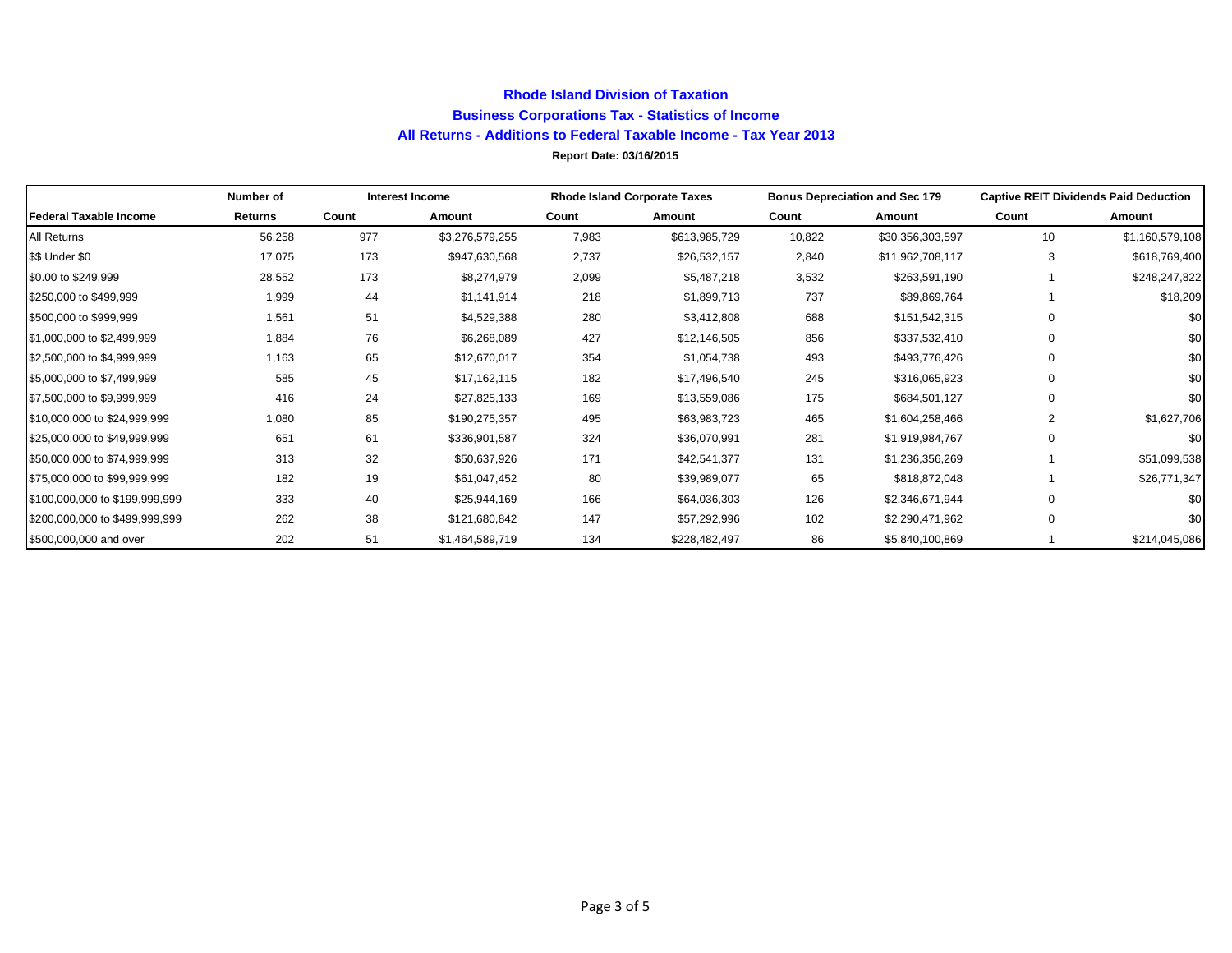# **Rhode Island Division of Taxation Business Corporations Tax - Statistics of Income All Returns - Credits - Tax Year 2013**

### **Report Date: 03/16/2015**

|                                | Number of      |                | <b>Historic Structure</b> | <b>Motion Picture</b> |           | <b>Investment Tax</b> |              | <b>Research &amp; Development</b> |             | <b>Other Credits</b> |           |
|--------------------------------|----------------|----------------|---------------------------|-----------------------|-----------|-----------------------|--------------|-----------------------------------|-------------|----------------------|-----------|
| <b>Federal Taxable Income</b>  | <b>Returns</b> | Count          | Amount                    | Count                 | Amount    | Count                 | Amount       | Count                             | Amount      | Count                | Amount    |
| <b>All Returns</b>             | 56,258         | $\overline{2}$ | \$591,936                 | 3                     | \$635,292 | 54                    | \$16,773,963 | 56                                | \$6,614,704 | 12                   | \$115,645 |
| \$\$ Under \$0                 | 17,075         | 0              | \$0                       | $\mathbf 0$           | \$0       | 8                     | \$1,574,683  | 11                                | \$2,039,480 | 3                    | \$4,530   |
| \$0.00 to \$249,999            | 28,552         | 0              | \$0                       | $\Omega$              | \$0       | 18                    | \$188,065    | 10                                | \$289,643   | 3                    | \$18,978  |
| \$250,000 to \$499,999         | 1,999          | 0              | \$0                       | $\Omega$              | \$0       | 3                     | \$6,375      | 3                                 | \$27,831    |                      | \$2,500   |
| \$500,000 to \$999,999         | 1,561          |                | \$24,011                  |                       | \$60,079  | 2                     | \$12,067     | 2                                 | \$41,628    | 0                    | \$0       |
| \$1,000,000 to \$2,499,999     | 1,884          | 0              | \$0                       | $\Omega$              | \$0       | 8                     | \$358,159    | 3                                 | \$79,296    |                      | \$40,294  |
| \$2,500,000 to \$4,999,999     | 1,163          | 0              | \$0                       |                       | \$334,288 | 0                     | \$0          |                                   | \$322,083   | 0                    | \$0       |
| \$5,000,000 to \$7,499,999     | 585            |                | \$567,925                 | $\mathbf 0$           | \$0       | $\overline{2}$        | \$238,670    | 2                                 | \$154,714   |                      | \$33,427  |
| \$7,500,000 to \$9,999,999     | 416            | $\mathbf 0$    | \$0                       | 0                     | \$0       |                       | \$393,024    | 2                                 | \$49,500    | 0                    | \$0       |
| \$10,000,000 to \$24,999,999   | 1,080          | 0              | \$0                       | $\Omega$              | \$0       |                       | \$7,671      | 2                                 | \$41,461    | 0                    | \$0       |
| \$25,000,000 to \$49,999,999   | 651            | 0              | \$0                       | $\Omega$              | \$0       | 2                     | \$1,954,261  | 2                                 | \$383,994   | 0                    | \$0       |
| \$50,000,000 to \$74,999,999   | 313            | $\mathbf 0$    | \$0                       | $\Omega$              | \$0       |                       | \$36,494     | 4                                 | \$1,106,409 |                      | \$1,895   |
| \$75,000,000 to \$99,999,999   | 182            | 0              | \$0                       | $\Omega$              | \$0       | $\overline{2}$        | \$7,897,529  | 0                                 | \$0         | 0                    | \$0       |
| \$100,000,000 to \$199,999,999 | 333            | $\mathbf 0$    | \$0                       | $\Omega$              | \$0       | $\Omega$              | \$0          | 2                                 | \$83,154    |                      | \$7,096   |
| \$200,000,000 to \$499,999,999 | 262            | 0              | \$0                       | $\Omega$              | \$0       | $\overline{2}$        | \$1,297,297  | 4                                 | \$151,853   |                      | \$6,925   |
| \$500,000,000 and over         | 202            | 0              | \$0                       |                       | \$240,925 | 4                     | \$2,809,668  | 8                                 | \$1,843,658 | 0                    | \$0       |